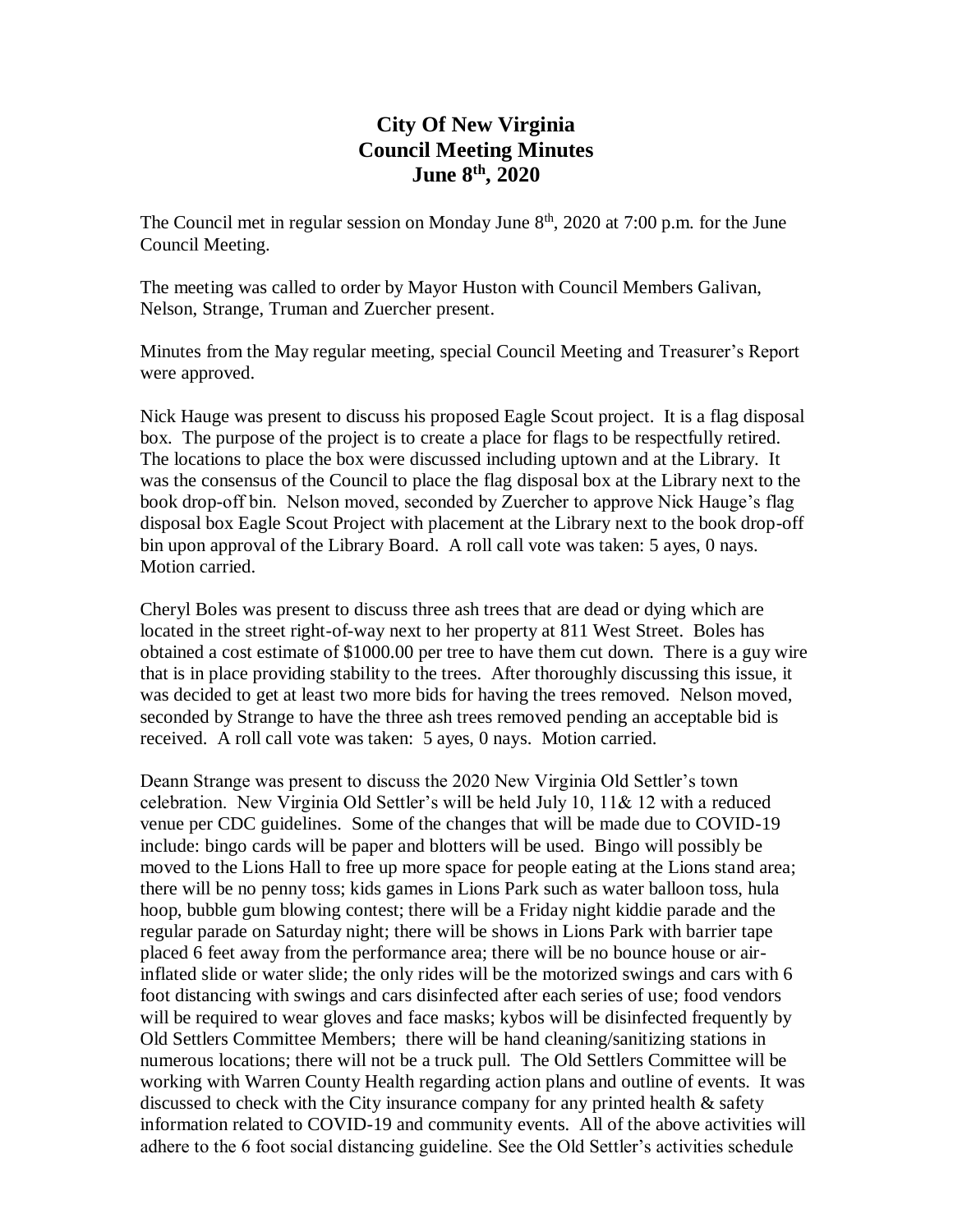that will be attached to the minutes posted in the Post Office, Bank and Library. The activities with lines drawn through them will not take place. The activities schedule is subject to change in accordance with guidelines at the time of Old Settlers.

Deann Strange discussed Roadrunners Connect Activity. Organizations in the New Virginia area will sponsor the activity the week of June  $28<sup>th</sup>$ .

Steve Savage was present to discuss storm water drainage areas. 807 East Street Drainage Area: Water is running into the culvert for the Baptist Church driveway but it is unknown where the water is going. The ditch on the property to the west has been filled in/asphalted over. Possibilities include finding the end of the tile and plugging it or running tile through other properties to get rid of the water which would require easements. After thorough discussion, Zuercher moved, seconded by Galivan to have the culvert at the Baptist Church driveway televised to see where it goes and to see where it is plugged. A roll call vote was taken: 5 ayes, 0 nays. Motion carried.

601 Maple Street Drainage Area: Savage's proposal is to do some minor ditching in front of the house; place a 15 inch culvert under the driveway; tie the culvert into an intake with the culvert that comes across Maple Street from the east; tie in 24 inch culvert into intake and go west where the culvert will outlet with riprap around the end of the culvert to prevent washout/dirt erosion. This proposal was satisfactory to all parties. Nelson moved, seconded by Galivan to proceed with the storm drainage project in the 600 block of Maple Street with the approval of Jim Williams to have the outlet on the old railroad right of way. A roll call vote was taken: 5 ayes, 0 nays. Motion carried.

Jennifer Baughman was present representing the Hometown Pride Committee regarding a possible sidewalk cleaning project. The project would be cleaning out the grass and weeds out of the sidewalk on the west side of Grand Avenue from Grand Street to Elm Street. The Council agreed this was a great project.

A public hearing was held for the first reading of Ordinance #109 amending the zoning ordinances of the City of New Virginia, Iowa. With no citizens present to approve or disapprove and no written or email responses regarding said ordinance, Strange moved, seconded by Nelson to close the public hearing.

Zuercher moved, seconded by Truman to pass and approve the first reading and to waive the second and third readings of Ordinance #109 – AN ORDINANCE AMENDING THE ZONING ORDINANCES OF THE CITY OF NEW VIRGINIA, IOWA. A roll call vote was taken: 5 ayes, 0 nays. Motion carried.

The Council was updated on the City taking over operation of the fire department. The fire department ordinance and hazardous substance spills ordinance are on the agenda to be passed and approved tonight. The Virginia Township Trustees have had two required meetings and have passed and approved resolutions to disband the Virginia Township Fire Department and dispose of interest in real property and personal property by sale to the City of New Virginia. The Virginia Township Trustees will be giving the City of New Virginia a Quit Claim Deed to the fire station at 506 West Street. There will need to be 28E Agreements drafted between the City of New Virginia and all the townships that the fire department covers for EMS and fire protection.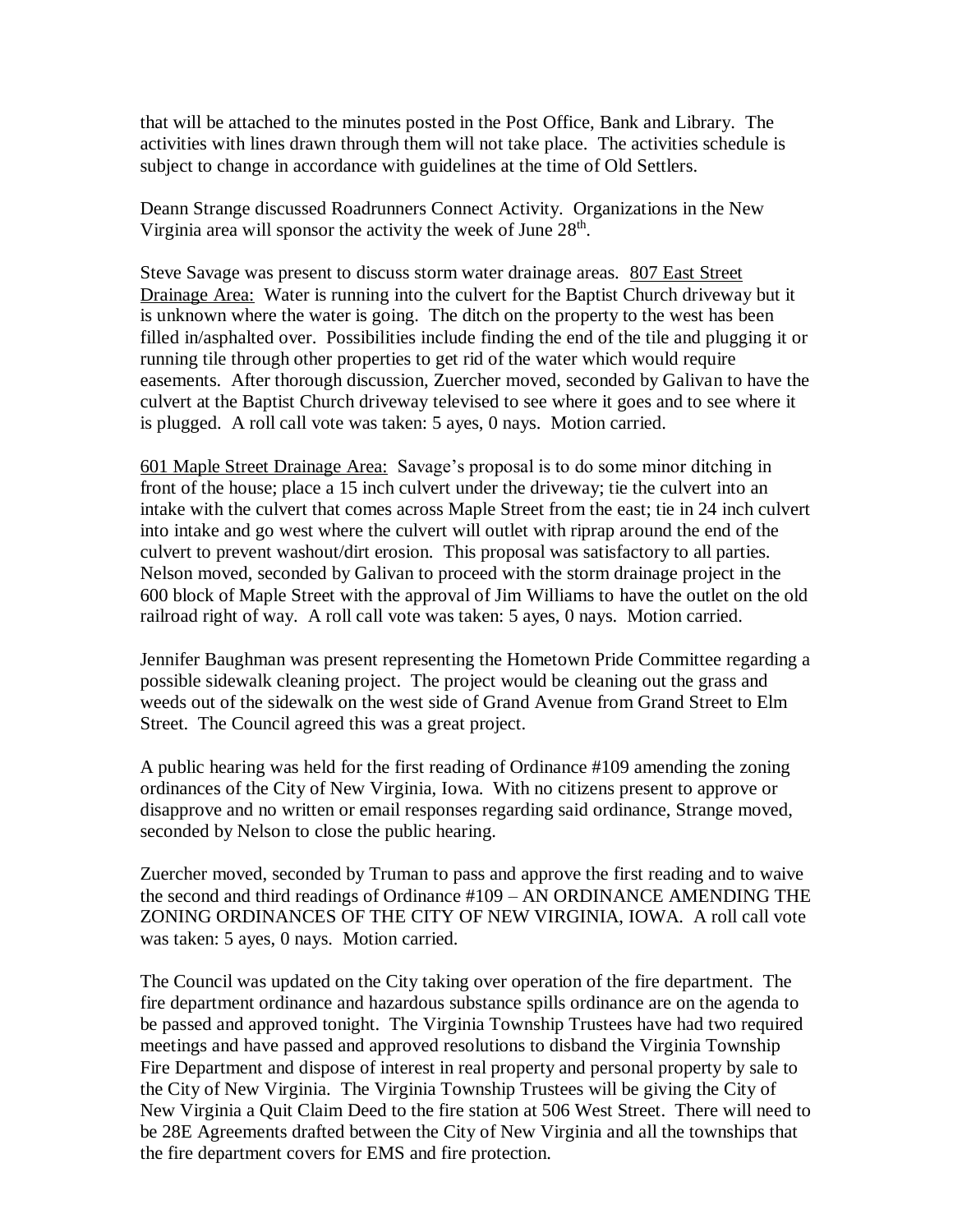A public hearing was held for the first reading of Ordinance #110 amending the code of ordinances of the City of New Virginia, Iowa by adding a new chapter establishing a fire department. With no citizens present to approve or disapprove and no written or email responses regarding said ordinance, Zuercher moved, seconded by Nelson to close the public hearing.

Zuercher moved, seconded by Nelson to pass and approve the first reading and to waive the second and third readings of Ordinance #110 – AN ORDINANCE AMENDING THE CODE OF ORDINANCES OF THE CITY OF NEW VIRGINIA, IOWA BY ADDING A NEW CHAPTER ESTABLISHING A FIRE DEPARTMENT. A roll call vote was taken: 5 ayes, 0 nays. Motion carried.

A public hearing was held for the first reading of Ordinance #111 amending the code of ordinances of the City of New Virginia, Iowa by adding a new chapter establishing the procedures for hazardous substance spills. With no citizens present to approve or disapprove and no written or email responses regarding said ordinance, Zuercher moved, seconded by Nelson to close the public hearing.

Zuercher moved, seconded by Nelson to pass and approve the first reading and to waive the second and third readings of Ordinance #111 – AN ORDINANCE AMENDING THE CODE OF ORDINANCES OF THE CITY OF NEW VIRGINIA, IOWA BY ADDING A NEW CHAPTER ESTABLISHING THE PROCEDURES FOR HAZARDOUS SUBSTANCE SPILLS. A roll call vote was taken: 5 ayes, 0 nays. Motion carried.

**Law Enforcement** – The report summary from the Sheriff's Office for the month of April was reviewed. Forty-four calls were received or initiated in the community during the month. Three citations/warnings were written in the New Virginia area. Officers logged in excess of 64.25 hours for the month in the community.

The current city budget and fund balances were reviewed. Projects to work on to close out this fiscal year include parking area on the south side of Lions Park, removal of trees, storm drainage projects, water hydrant in Old Settlers Park by the Lions stand.

## **GAMP FINANCIAL UPDATE**

### **June 8, 2020**

The following are the balances for the GAMP accounts: Money Market \$23023.85; Regular Account \$865.37. The GAMP Community Building will remain closed for any and all use due to COVID-19 guidelines set forth by Governor Reynolds. We will be working with parties to reschedule all rentals for future dates.

### **NEW VIRGINIA PLAYGROUND COMMITTEE UPDATE**

We have not met due to COVID-19 restrictions. Our trash bins and grills are in the park. Jennifer has not heard back from Prairie Meadows in regard to the completion of